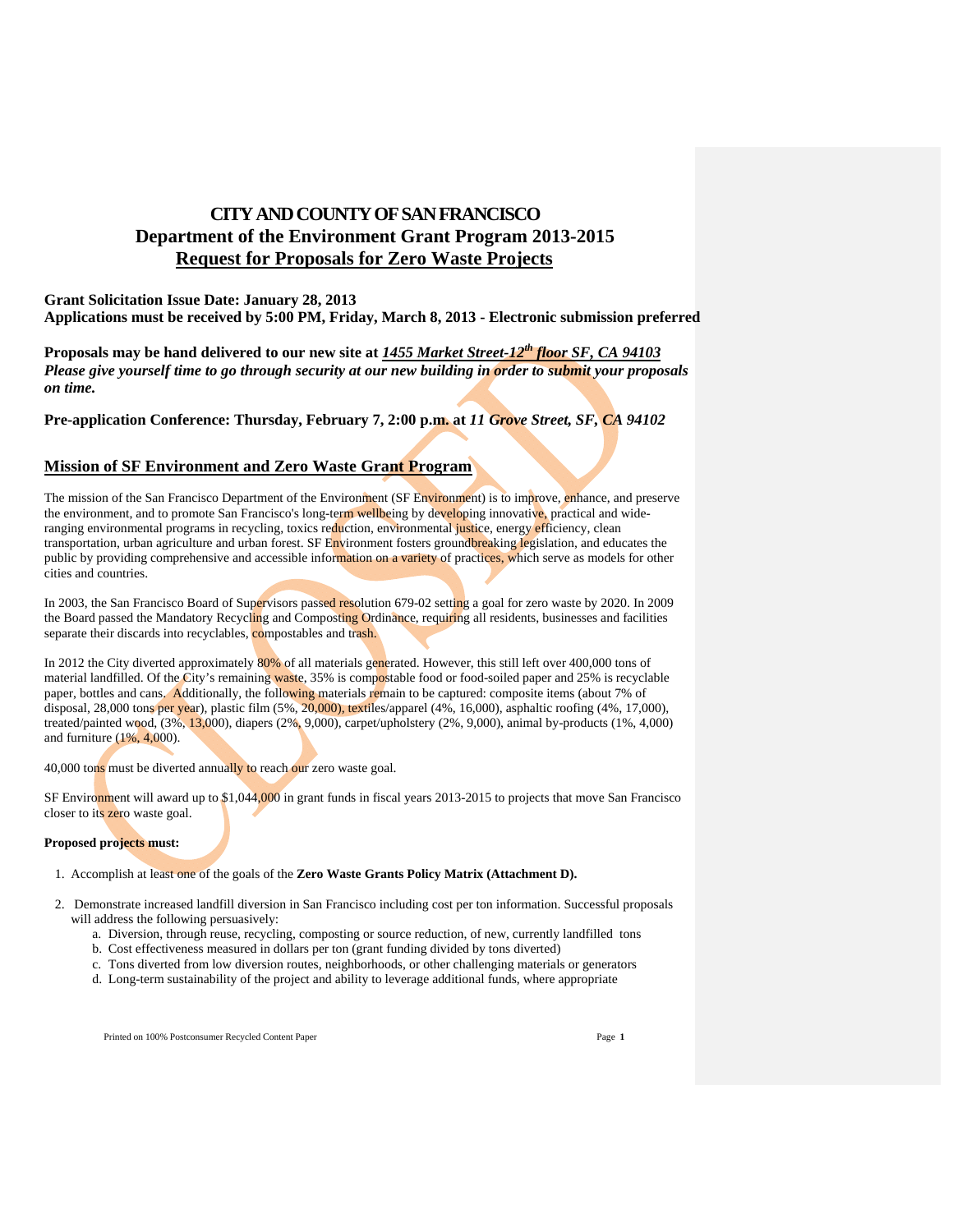*Please note that hauling recyclables or compostables are ineligible for funding.*

# **GRANT PROCEDURES & GUIDELINES**

*Who can Apply* – Only non-profit 501c3 organizations are eligible to apply. Applicants are required to submit proof of non-profit status. For-profit groups, City departments, and other government agencies may participate as a sub-contractor to an eligible organization. Current or past SF Environment grant recipients may apply for continuing grant funding for existing projects or for new projects. For current grantees, new grants will only begin after successful completion of existing grants, which must be completed by June 30, 2013. This restriction does not apply to organizations serving solely as a fiscal sponsor for an existing grantee.

*Grant Types and Sizes –*The minimum grant amount is \$10,000, with is no maximum. Grants will be awarded for a maximum of two years. SF Environment may award full, partial or no funding. If no suitable applications are submitted or if there are grant funds remaining upon completion of the grant process. SF Environment retains the right to reallocate the grant funds. Funding for the second year of the 2-year award is subject to budget approval by the SF Board of Supervisors and satisfactory completion of first year grant activities.

*Geographic Focus* – City and County of San Francisco

*Application Format and Deadline*– Proposals should be no more than 10 pages (5 pages front and back) in length in 12 point font, with 1-inch margins. Responses to RFP questions must follow the format as it is presented. Electronic submission is preferred to alexa.kielty@sfgov.org, however applications may be delivered to our new office at *SF Environment,1455 Market Street-12th floor SF, CA 94103*

# **ALL APPLICATION MATERIALS MUST BE RECEIVED BY FRIDAY, MARCH 8th at 5:00 PM WITHOUT EXCEPTION.** *There is an extensive security process at our new location. Please give yourself time to go through security in order to submit your proposals on time.*

*Funding Limitations, Grant Agreement/Contract Requirement, and Payment Process - Before the City can award* funding, grantee must become an approved city vendor and meet Human Rights Commission requirements. This process can be arduous and should be started as early as possible or risk grant awards being held up. Required forms may be downloaded from http://www.sfgov.org/oca/purchasing/forms.htm. For more information, please contact HRC at 415-252-2500.

Go to http://www.sfgov.org/site/uploadedfiles/oca/purchasing/forms/Insurance\_Requirements.pdf for insurance requirements and copies of sample insurance certification forms, or contact Rachel Buerkle at 415-355-3704.

SF Environment's payment process for grants and contracts is cost-reimbursement. Payments will be withheld pending timely submission of quarterly and final reports. SF Environment will consider providing an advance in situations where an applicant can demonstrate a legitimate fiscal need.

# *Timeline for Project Selection:*

- Request for Proposal released: Monday, January 28, 2013
- Pre-Application Conference: Thursday, February 7, 2013 at **11 Grove Street, San Francisc**o
- Proposals due: Friday, March 8, 2013, 5pm, *to our new site at 1455 Market St.-12th floor, San Francisco*
- $\blacklozenge$  Interviews, as applicable, end of March
- Announcement of Proposed Grant Awards: May 2013
- Project Begins: No sooner than July 1, 2013

*For more information*: Contact Alexa Kielty at 415-355-3747 or alexa.kielty@sfgov.org.

Printed on 100% Postconsumer Recycled Content Paper Page **2** 

**Comment [SR1]:** We can make these phone calls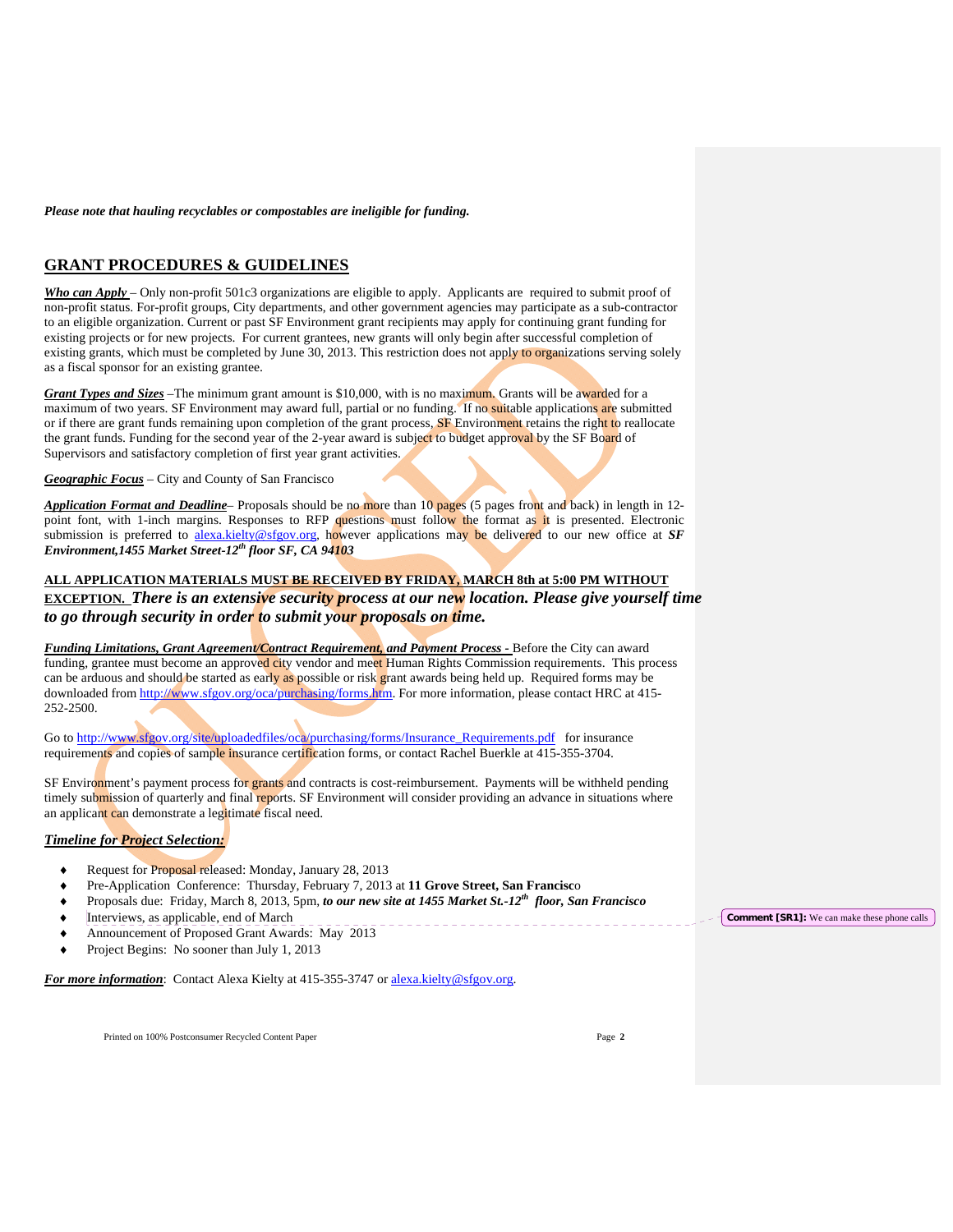## **Required Elements of Proposal - please use the format as specified below:**

- **Application Cover and Checklist 10 pts**  (see Attachment A) Applicants who do not submit all required documents will lose points. See Appendix A for list of required documents.
- **Proposal Narrative 60 points** The narrative must include the following sections in the order listed, and should provide specific details on how the applicant will meet the Zero Waste goals outlined in the attached Appendix B. The 10-page limit applies to the narrative, budget and work plan.
	- o **Project Summary (5 points-** no longer than half a page) Briefly summarize the project, the amount being requested, the goals and objectives and major collaborators in the project.
	- o **Project Description (25 points)**

Provide a description of the project, including the goals, objectives and activities to be undertaken and how these realistic and measurable, as well as how the project will be sustained after grant funding ends. Describe how the project addresses the needs of San Francisco's diverse populations. Describe how the organization will work collaboratively with community groups and others to complete the proposed projects. As appropriate, identify those portions of the project for which the partnering organization(s) or individual(s) will be responsible.

Describe how your project fits with SF Environment's strategic plan and attached matrices and how you will coordinate and partner with SF Environment staff to meet these goals. A copy of SF Environment's strategic plan may be found online, at www.sfenvironment.org. Describe any "co-benefits" of your project such as workforce development, job creation, youth development, environmental education, arts, etc.

For past or current grant recipients seeking additional grant funding, please describe how outcomes or performance measures build on previous accomplishments.

#### o **Qualifications (10 points)**

Provide a description of your organization's qualifications and past experience with similar projects. Describe past accomplishments and services, and how your organization has effectively and successfully managed other grants. List the qualifications of the key members of the project team.

# o **Evaluation (10 points)**

Describe the tangible outcomes you expect to achieve and how the success of your project will be measured. Identify both quantitative and qualitative results. Include a description of the evaluation methods that will be employed throughout the project. If available, please submit sample evaluation forms and processes from similar projects as attachments. Applicants should seek the help of experts in evaluation design and implementation, as necessary.

### o **Financial Sustainability Plan (10 points)**

Describe how the proposed project leverages other resources and funding. Also, how will the project be sustained after **SF** Environment's grant funds have been expended? Please specify how you will distinguish work performed with SF Environment funds as compared to other sources of funding. Describe any pending funds and other potential funders that you have approached. As appropriate, detail derived income from the project and/or by your organization generally, such as service or material sales.

#### **Work Plan Attachment B - 15 points**

Please use the attached work plan format. Show that the project is well thought-out and includes milestones and deliverables in a feasible timeline. Describe how the deliverables and outputs support the projects goals and outcomes. The work plan should identify outcomes which reflect and measure real and desirable change, such as "neighborhood composting will increase by 20%". Goals and outcomes are end benefits which may not be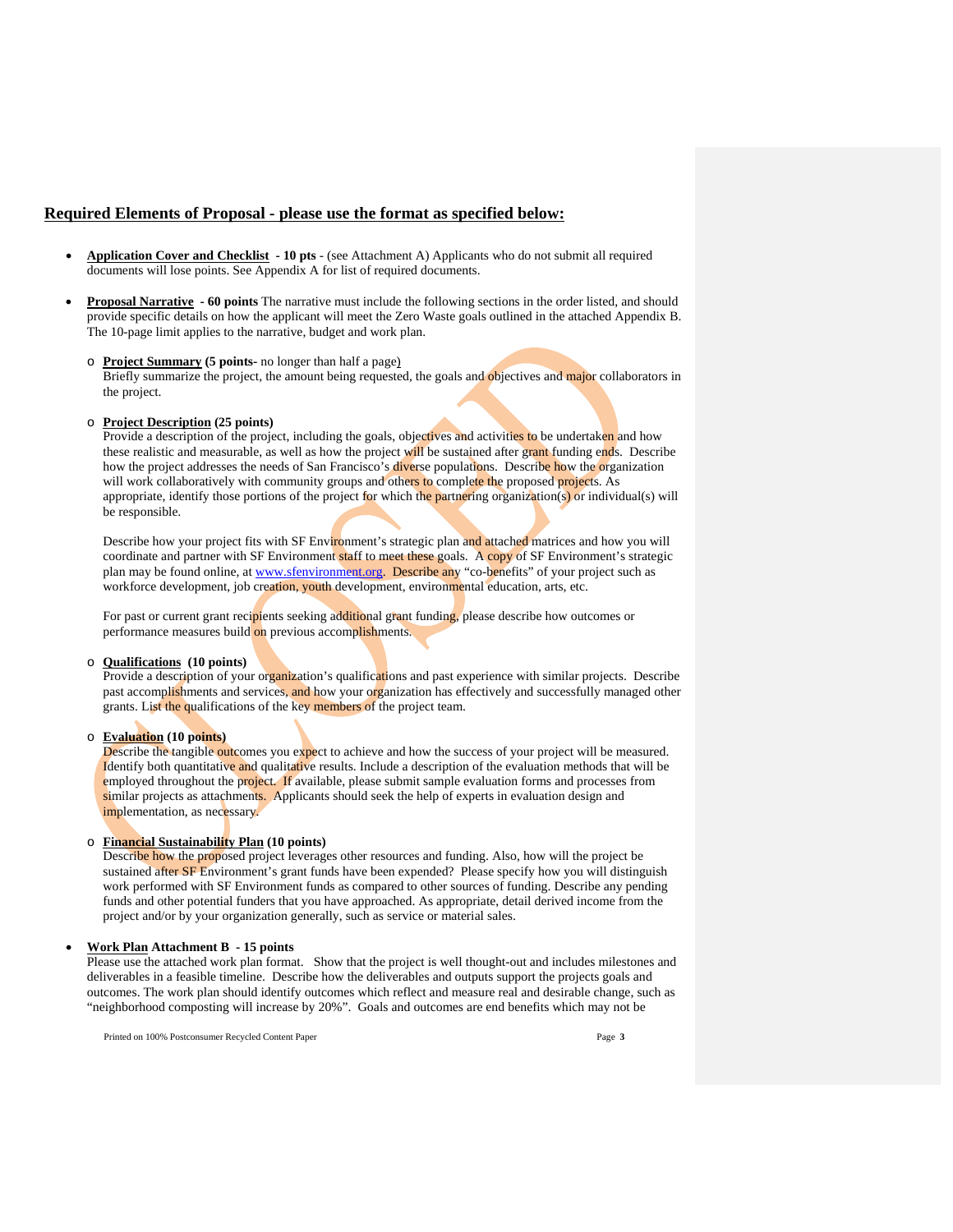accomplished during the length of the grant. Outputs and deliverables are the activities and major tasks that lead to outcomes and goals. They are specific: such as the number of participants; products completed; number of workshops held, events posted on the SF Environment website; flyers created and distributed, etc. Program activities or major tasks are those services engaged in and provided to achieve outcomes and outputs. Major tasks should include tasks necessary to evaluate the effectiveness of your project. Please specify who will be responsible for each task i.e. Project Manager, Subcontractor, Outreach Worker, etc.

 Work plans must include reporting, mandatory biannual grantees meetings and project evaluation. Funding may be withheld if work plan outputs and outcomes are not completed according to the approved schedule.

Please specify the dollar amount from your budget that will be allocated to the tasks in each quarter and provide a quarterly total.

**Budget Spreadsheet and Budget Narrative Attachment C - 15 points** 

Show how your project is cost-effective, leverages other resources (e.g., matching grants, service fees, in-kind support) and includes a reasonable, itemized budget. Provide a description of each line item in the budget. Provide a total project budget that includes the amount requested from SF Environment, the project amounts that will be contributed by the applicant and partnering organization. Please use the budget template attached—you may download a form from the SF Environment website.

The following items are required but will not be counted towards your 10-page limit:

- **Organizational Chart** Please include as an organizational chart for your organization, including the project team, and a list of board of directors. If your organization is partnering with other organizations for this project, please include an organizational chart for the project team, illustrating the relationship between the organizations. Limit your organizational chart and board list to 2 pages total.
- **Letter(s) of Agreement** Where a partnering, collaborative and/or subcontracting relationship exists, proposals must include a Memorandum of Understanding (MOU), work agreement, or letter from the partnering organization(s), which documents the relationship and delineates tasks for each party.
- Proof of non-profit status verifying tax-exempt status Limit: 2 pages total.

In addition, potential grantees **may** be asked to submit the following. *DO NOT SUBMIT with application!* 

- **Financial Statements**
- **A list of all current** a**nd pending grants**
- **References**

#### **Selection Process and Scoring**

#### **Written Proposals**

Written proposals will be evaluated by a selection committee based on the above noted evaluation criteria. Written proposals must achieve a minimum score of 70 points, out of 100, to be invited to proceed to the selection phase of the evaluation process.

### **Final Selection**

Applicants scoring over 70 points on the written proposals will be invited to the next phase. Potential grantees will receive review criteria when notified of about moving on in the final selection phase.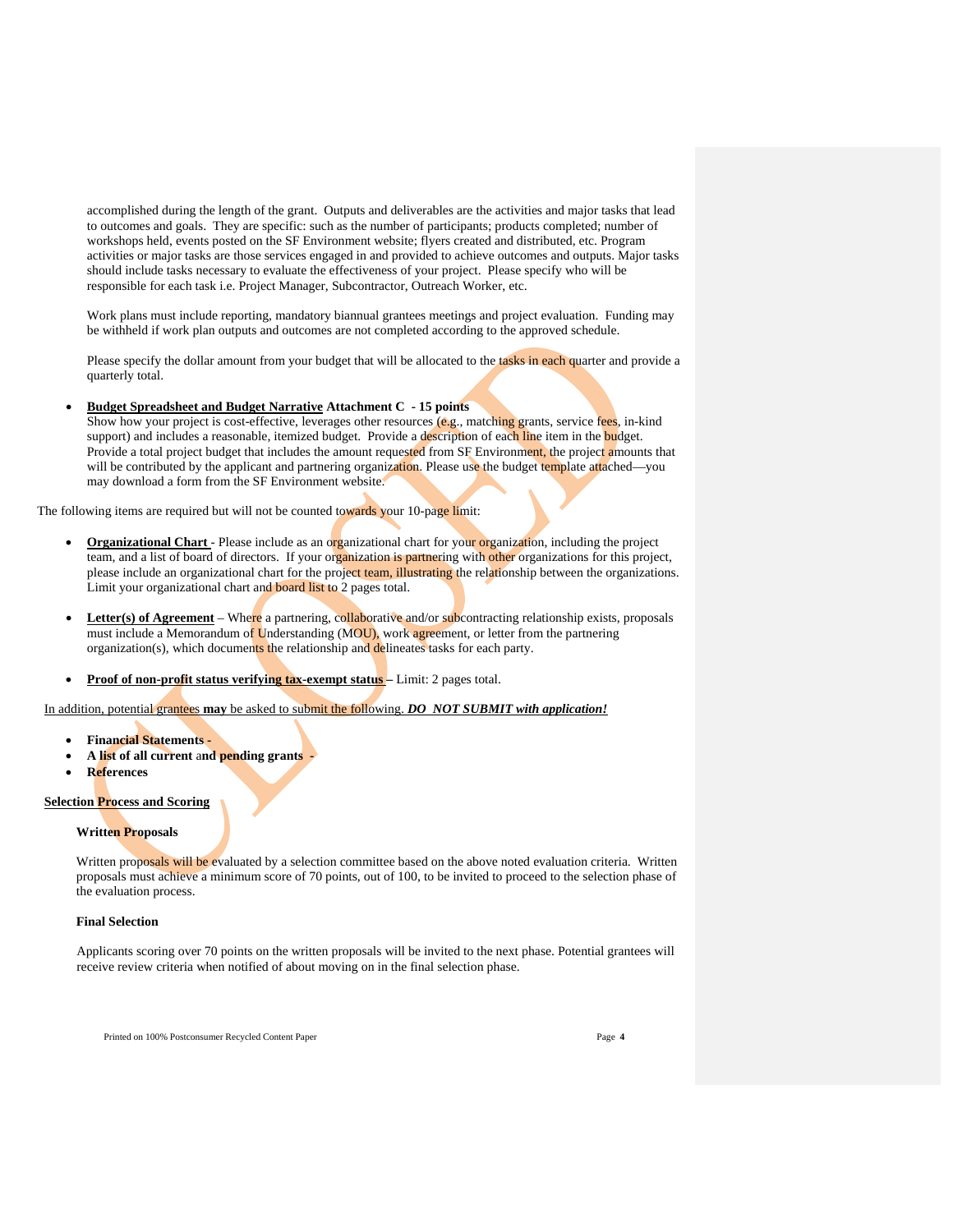| <b>Zero Waste Grant Program</b><br><b>Application Cover Page and Checklist</b>                                                                                                               |                                                                                                                                                                                                                                                     |                                                                                                                                                                                                                                                                                                                                                                                                                          | <b>Attachment A</b> |
|----------------------------------------------------------------------------------------------------------------------------------------------------------------------------------------------|-----------------------------------------------------------------------------------------------------------------------------------------------------------------------------------------------------------------------------------------------------|--------------------------------------------------------------------------------------------------------------------------------------------------------------------------------------------------------------------------------------------------------------------------------------------------------------------------------------------------------------------------------------------------------------------------|---------------------|
| Name of Applicant/Organization:<br><b>Street Address:</b><br>Contact Person and Title:                                                                                                       | City:                                                                                                                                                                                                                                               | $\overline{\qquad \qquad \text{Zip Code:} }$                                                                                                                                                                                                                                                                                                                                                                             |                     |
| Telephone:                                                                                                                                                                                   |                                                                                                                                                                                                                                                     | E-Mail:                                                                                                                                                                                                                                                                                                                                                                                                                  |                     |
| If you have a fiscal sponsor, please provide the following information:<br>Fiscal Sponsor:                                                                                                   |                                                                                                                                                                                                                                                     |                                                                                                                                                                                                                                                                                                                                                                                                                          |                     |
| <b>Contact Person:</b>                                                                                                                                                                       |                                                                                                                                                                                                                                                     |                                                                                                                                                                                                                                                                                                                                                                                                                          |                     |
| Title of Project:                                                                                                                                                                            |                                                                                                                                                                                                                                                     |                                                                                                                                                                                                                                                                                                                                                                                                                          |                     |
| Total Project Budget: \$ Total agency Budget\$                                                                                                                                               |                                                                                                                                                                                                                                                     | Length of grant in months                                                                                                                                                                                                                                                                                                                                                                                                |                     |
| Amount Requested from the City and County of San Francisco: \$                                                                                                                               |                                                                                                                                                                                                                                                     |                                                                                                                                                                                                                                                                                                                                                                                                                          |                     |
| Amount Received/Pending from other sources for project: \$                                                                                                                                   |                                                                                                                                                                                                                                                     |                                                                                                                                                                                                                                                                                                                                                                                                                          |                     |
| Projected tons diverted by project                                                                                                                                                           |                                                                                                                                                                                                                                                     |                                                                                                                                                                                                                                                                                                                                                                                                                          | $Cost in $/ton:$    |
| Summary of Project (50 words or less):                                                                                                                                                       |                                                                                                                                                                                                                                                     |                                                                                                                                                                                                                                                                                                                                                                                                                          |                     |
| A. Signed Application Cover<br>B. Proposal narrative, work plan, and project budget<br>I certify that the information in this application is true and correct.<br>Executive Director (print) | letter or work <i>agreement documenting the relationship</i> must be submitted<br>E. Proof of non-profit status verifying tax-exempt status<br>F. Current year agency total budget, with grant project included.<br>Signature of Executive Director | INCOMPLETE APPLICATIONS WILL NOT BE CONSIDERED. APPLICATIONS MUST INCLUDE THE FOLLOWING ITEMS:<br>C. Letter(s) of agreement – Where a partnering, collaborative and/or subcontracting relationship exists, a<br>D. Organization structure and organization chart for project team and list of board of directors<br>NOTE: Do NOT include financial statements or review materials – these will be requested if necessary | Date                |
| I certify that the Board of Directors or other governing board has approved the submission of this application.                                                                              |                                                                                                                                                                                                                                                     |                                                                                                                                                                                                                                                                                                                                                                                                                          |                     |
|                                                                                                                                                                                              |                                                                                                                                                                                                                                                     |                                                                                                                                                                                                                                                                                                                                                                                                                          |                     |

Applications must be submitted and received by 5:00 pm Friday, March 8, 2013. Electronic submission preferred to alexa.kielty@sfgov.org. You may also mail or hand deliver to our new site at *1455 Market St. -12th floor, SF, CA 94103* 

**(Please note there is a security process at the new location. Please give yourself time in order to submit your proposals on time)**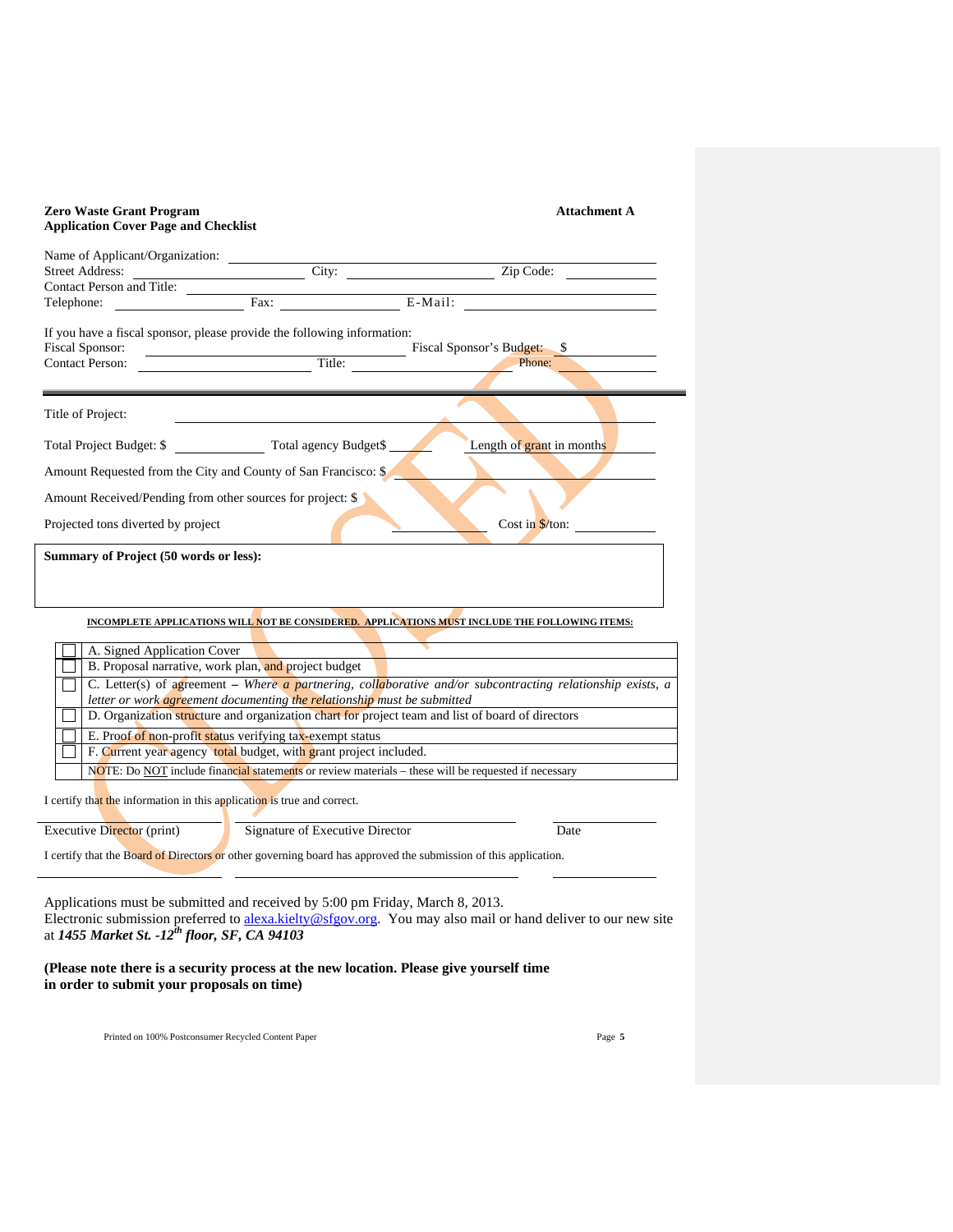| <b>TIME FRAME</b>     | <b>Activity</b> | <b>Measurable</b>   | <b>Budget</b> |                         |
|-----------------------|-----------------|---------------------|---------------|-------------------------|
|                       |                 | <b>Deliverables</b> |               |                         |
| <b>Year One</b>       | ٠               |                     | Personnel:    |                         |
| <b>First Quarter</b>  |                 | Deliverables for    | Equipment:    |                         |
|                       |                 | first quarter       | Contractors:  |                         |
|                       |                 |                     |               | Quarterly TOTAL:        |
| Year One              |                 |                     | Personnel:    |                         |
| <b>Second Quarter</b> |                 | Deliverables for    | Equipment:    |                         |
|                       |                 | second quarter      | Contractors:  |                         |
|                       |                 |                     |               | Quarterly TOTAL:        |
| <b>Year One</b>       |                 |                     | Personnel:    |                         |
| <b>Third Ouarter</b>  |                 | Deliverables for    | Equipment:    |                         |
|                       |                 | third quarter       | Contractors:  |                         |
|                       |                 |                     |               | <b>Ouarterly TOTAL:</b> |
| Year One              | ٠               |                     | Personnel:    |                         |
| <b>Fourth Ouarter</b> |                 | Deliverables for    | Equipment:    |                         |
|                       |                 | fourth quarter      | Contractors:  |                         |
|                       |                 |                     |               | <b>Ouarterly TOTAL:</b> |
| Work plan             |                 |                     |               | <b>Attachment B</b>     |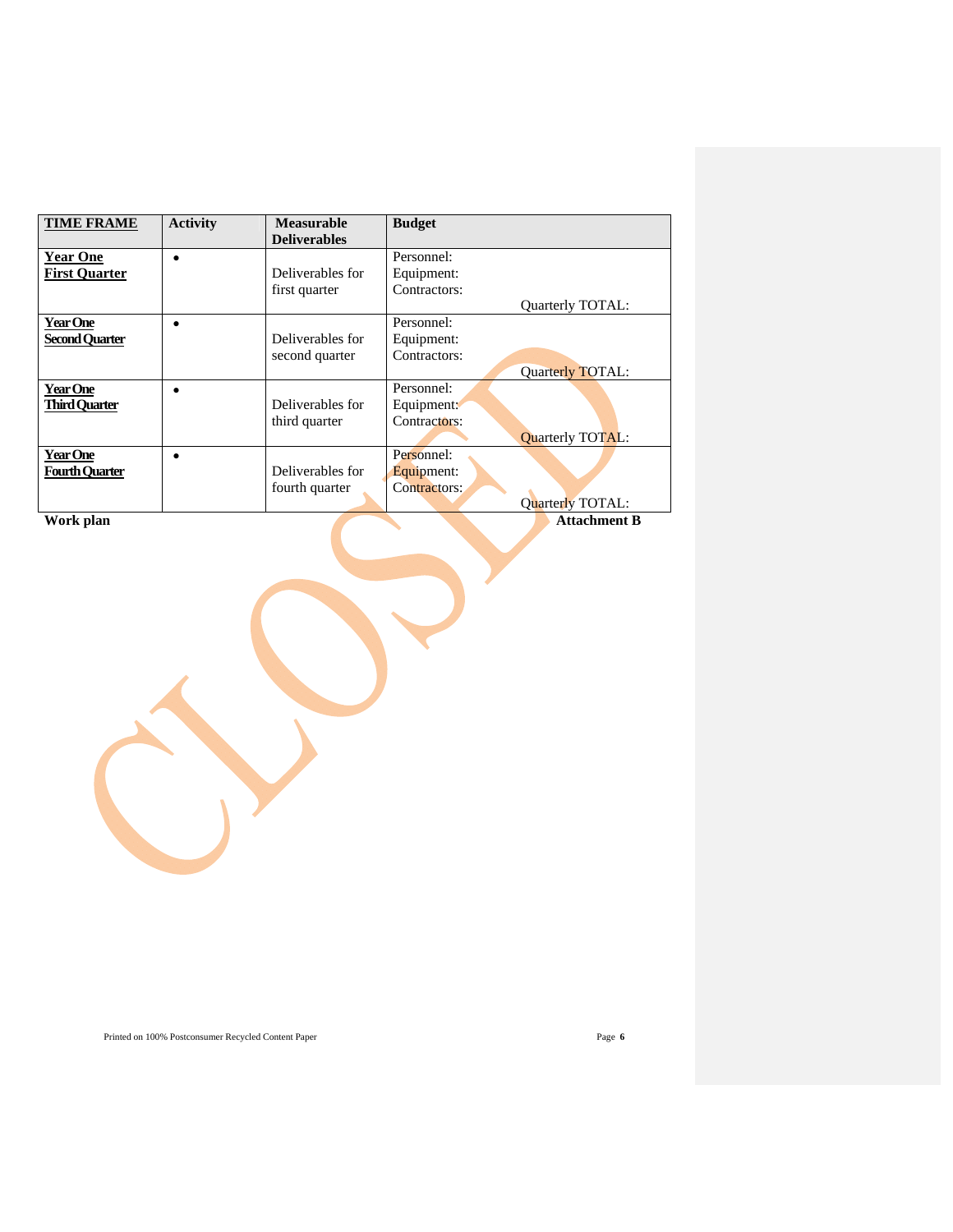#### **Sample Budget Attachment C**  $\blacksquare$

Budget should include the total project costs, amount requested from SF Environment, total amount of the grant request to be allocated to the lead and each partnering organization, and matching project amounts that will be contributed by the lead agency and each partnering organization.

| <b>SAMPLE BUDGET</b>            |                                    |                                      |                                                                                                                                    |                         |          |                 |        |                       |            |       |        |
|---------------------------------|------------------------------------|--------------------------------------|------------------------------------------------------------------------------------------------------------------------------------|-------------------------|----------|-----------------|--------|-----------------------|------------|-------|--------|
|                                 |                                    | <b>Justification Narrative</b>       |                                                                                                                                    | <b>SFE</b>              |          | In-kind<br>Cash |        | In-kind Other Project |            | Total |        |
|                                 |                                    |                                      |                                                                                                                                    |                         |          |                 |        |                       |            |       |        |
| <b>PERSONNEL</b>                | Executive<br>Director              | 12%FTE from<br><b>SFE</b>            | Grant award tracking,<br>performance measurement<br>system, outreach, fundraising.<br>In-kind from ABC Foundation                  | \$                      | 8,000    | \$              | 4,200  |                       |            | \$    | 12,200 |
|                                 | Project<br>Manager                 | 9%FTE from<br><b>SFE</b>             | Compile program results,<br>reporting, community and<br>collaboration partners.<br>Coordinate trainings<br>Volunteers from various | \$                      | 3,900    | \$              | 6,900  |                       |            | \$    | 10,800 |
|                                 | Gardening staff                    |                                      | community groups                                                                                                                   |                         |          |                 |        | $\mathbb{S}$          | 10,000     | \$    | 10,000 |
|                                 | <b>TOTAL</b><br>Personnel          |                                      |                                                                                                                                    | $\mathfrak{S}$          | 11,900   | \$              | 15,100 | \$                    | 10,000     | \$    | 37,000 |
|                                 | Fringes @ 28%                      |                                      |                                                                                                                                    | \$                      | 3,332    | \$              | 4,228  | \$                    | 2,800      | \$    | 0,360  |
|                                 | <b>TOTAL Personnel and fringes</b> |                                      |                                                                                                                                    |                         | \$15,232 | \$              | 9,328  | \$                    | 12,800     | \$    | 7,360  |
|                                 | CONTRACTUAL                        |                                      |                                                                                                                                    |                         |          |                 |        |                       |            |       |        |
|                                 | XYZ non-profit                     | 10 workers<br>@\$800 for 6<br>months | Stipends for youth workers, in-<br>kind from Governer's PDQ<br>fund and volunteers                                                 | $\overline{\mathbb{S}}$ | 3,000    | \$              | 5,000  | \$                    | $2,000$ \$ |       | 8,000  |
|                                 | <b>Technical</b>                   | \$70/hr @ 50                         | <b>Conduct trainings</b>                                                                                                           |                         |          |                 |        |                       |            |       |        |
|                                 | <b>Consultant</b>                  | hrs                                  |                                                                                                                                    |                         |          | \$              | 3,500  |                       |            | \$    | 3,500  |
|                                 | <b>TOTAL Contractual</b>           |                                      |                                                                                                                                    | \$                      | 3,000    | \$              | 8,500  |                       |            | \$    | 11,500 |
|                                 |                                    |                                      |                                                                                                                                    |                         |          |                 |        |                       |            |       |        |
| <b>SUPPLIES</b>                 |                                    |                                      |                                                                                                                                    |                         |          |                 |        |                       |            |       |        |
|                                 | gardening tools                    |                                      | shovels, hoses, rakes                                                                                                              | \$                      | 5,064    | \$              | 5,000  |                       |            | \$    | 10,064 |
|                                 | Outreach materials                 |                                      | flyers, signage                                                                                                                    |                         | 2,000    | \$              | 2,000  |                       |            | \$    | 4,000  |
|                                 | <b>TOTAL Supplies</b>              |                                      |                                                                                                                                    | \$                      | 7.064    | \$              | 7.000  |                       |            | \$    | 14.064 |
| <b>OTHER</b>                    |                                    |                                      |                                                                                                                                    |                         |          |                 |        |                       |            |       |        |
|                                 | <b>Bulk mailings</b>               | 2@<br>\$750/mailing                  | to local CBO's and others                                                                                                          | \$                      | 1,500    |                 |        | \$                    | $3,000$ \$ |       | 4,500  |
|                                 | <b>TOTAL Other</b>                 |                                      |                                                                                                                                    | \$                      | 1,500    | \$              |        | \$                    | $3,000$ \$ |       | 4,500  |
|                                 |                                    |                                      | personnel + fringes,<br>contractual, supplies, other                                                                               | \$                      | 26,796   | \$              | 34,828 | \$                    | 15,800 \$  |       | 77,424 |
| <b>Indirect Costs</b><br>At 10% |                                    | rent, utilities, etc                 | \$                                                                                                                                 | 2,680                   | \$       | 3,483           | \$     | $1,580$ \$            |            | 7,743 |        |
| <b>TOTAL</b>                    |                                    |                                      | Direct + indirect                                                                                                                  | \$                      | 29,476   | $\mathbf{s}$    | 38.311 | \$                    | 17,380 \$  |       | 85,167 |